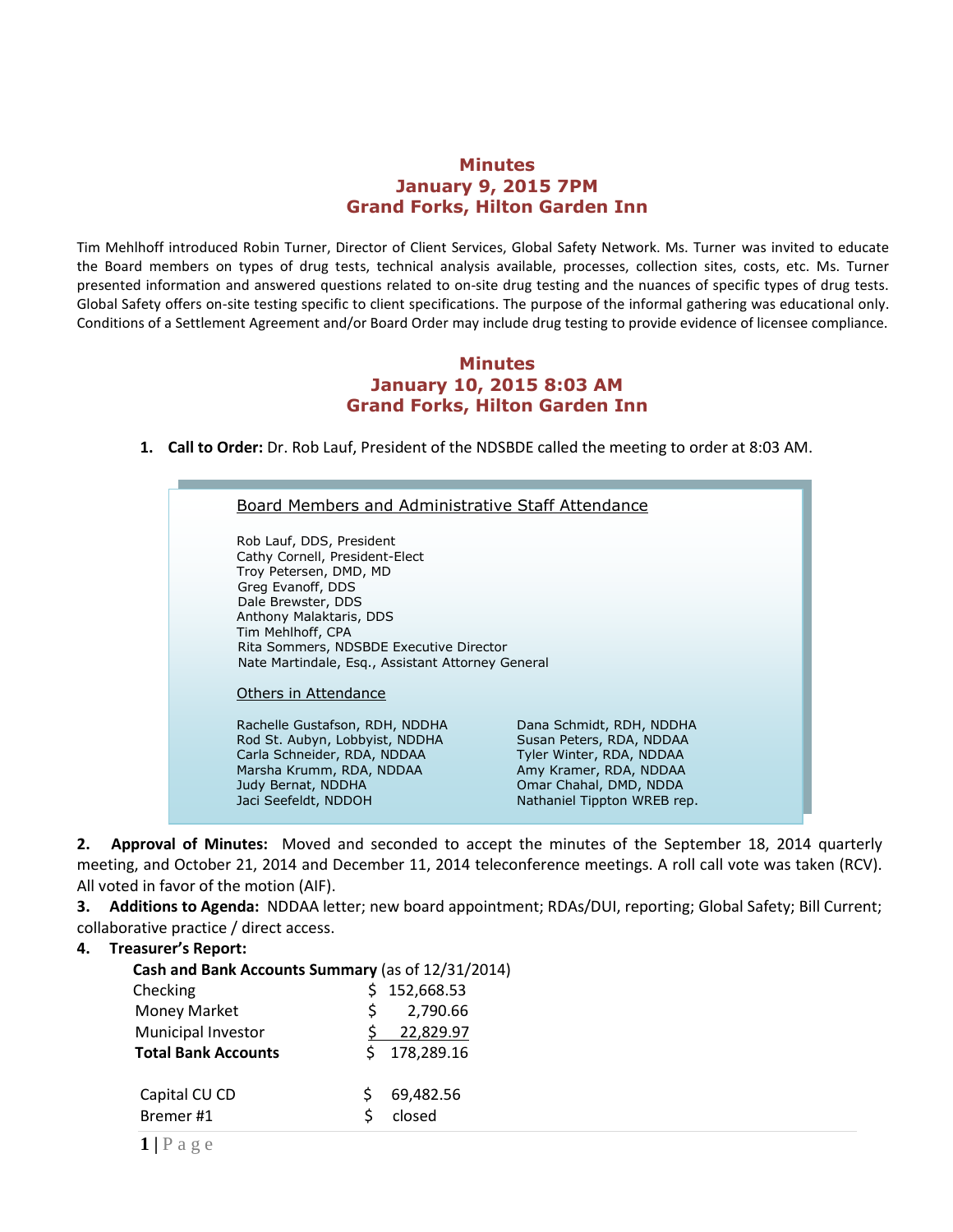| <b>OVERALL TOTAL</b>        |     | 514,873.24 |
|-----------------------------|-----|------------|
| <b>Total Asset Accounts</b> |     | 336,584.08 |
| <b>First Community CU</b>   | Ś   | 5.00       |
| Bremer#6                    | \$  | 117,096.52 |
| Bremer#5                    | Ś   | 50,000.00  |
| Bremer#4                    | \$. | 50,000.00  |
| Bremer#3                    | Ś   | 50,000.00  |
| Bremer#2                    |     | closed     |

Completed form 1099-Misc was distributed to all members whose honorariums exceeded \$600. The Board reviewed the 2014 profit and loss statement and itemized list of expenditures. Moved and seconded to adopt the Treasurer's Report. A roll call vote was taken (RCV). All voted in favor (AIF).

#### **5. Licenses granted:**

A. The Board reviewed 13 dental and four dental hygiene applications for license. The board interviewed candidates who presented for the laws and rules exam. Applicant Joe Drake, DDS has unresolved issues with the North Carolina Board. The NDSBDE will make a determination once a final resolution is presented. Tanya Bergh, RDH application will be held for 12 months. The application does not meet requirements. Dental applicants Meghan Smith, DDS, Stephanie Ness, DMD, Alexander Ness, DMD and Matthew Eaton, DDS rescheduled the informal interview to a future meeting.

B. Issue Oath of Office: Moved and seconded to issue license to the following applicants once requirements of application have been met. Discussion; upon receipt of requirements, licenses will be sent out by the administrative office. A roll call vote was taken. All voted in favor of the motion. Motion carried.

| <b>CANDIDATE</b>             | <b>License Number</b> | <b>School</b>                   |
|------------------------------|-----------------------|---------------------------------|
| Seri Broden, RDH             | 1568                  | Normandale '13                  |
| Lauren Janelle Schaff, RDH   | 1569                  | Concorde College '13            |
| Karina Marie Skatvold, RDH   | 1570                  | Old Dominion U 2000             |
| James F. Anderson, DDS       | 2235                  | <b>UMKC</b>                     |
| Dallas C. Brimhall, DDS      | 2237                  | U of CO '08                     |
| Monty S. Bulzomi, DDS        | 2238                  | U of MN $'14$                   |
| Nathan Burbach, DDS          | 2239                  | U of MN '14                     |
| Jason Randall Burckhard, DDS | 2240                  | U of MN '07                     |
| Jason Chapman, DDS           | 2241                  | U of CO '08                     |
| Matthew J. Eaton, DDS        | 2242                  | U of MN '10                     |
| Melanie Lynn Hageman, DDS    | 2243                  | U of CO '12                     |
| Brenton M. Mason, DMD        | 2244                  | Temple U '00                    |
| Alexander William Ness, DMD  | 2245                  | Oregon Health and Science U '13 |
| Stephanie Nicola Ness, DMD   | 2246                  | Oregon Health and Science U '13 |
| Meghan M. Smith, DDS         | 2247                  | U of MN $'10$                   |
| Amanda Marie Terveen, DDS    | 2248                  | U of $IA$ '13                   |
|                              |                       |                                 |

#### **6. Committee Reports**

## **A. Complaints and Legal matters:**

- 1) J. Deatherage, DDS: Moved and seconded to close the case. The Board reviewed an updated report regarding previous concerns. RCV. AIF. (No complaint to dismiss)
- 2) Iravani, DDS, MD v. Board: The Board's ORDER was served December 16, 2014 by the Burleigh County Sheriff's Department, Bismarck.
- 3) Iravani, DDS, MD v. Board: The Board was made aware of allegations of substandard care.
- 4) J. Bauer, DDS: Review NPDB report. No action.
- 5) B. Hoge, DDS: Dr. Hoge has retained legal counsel. The Settlement Agreement was not accepted by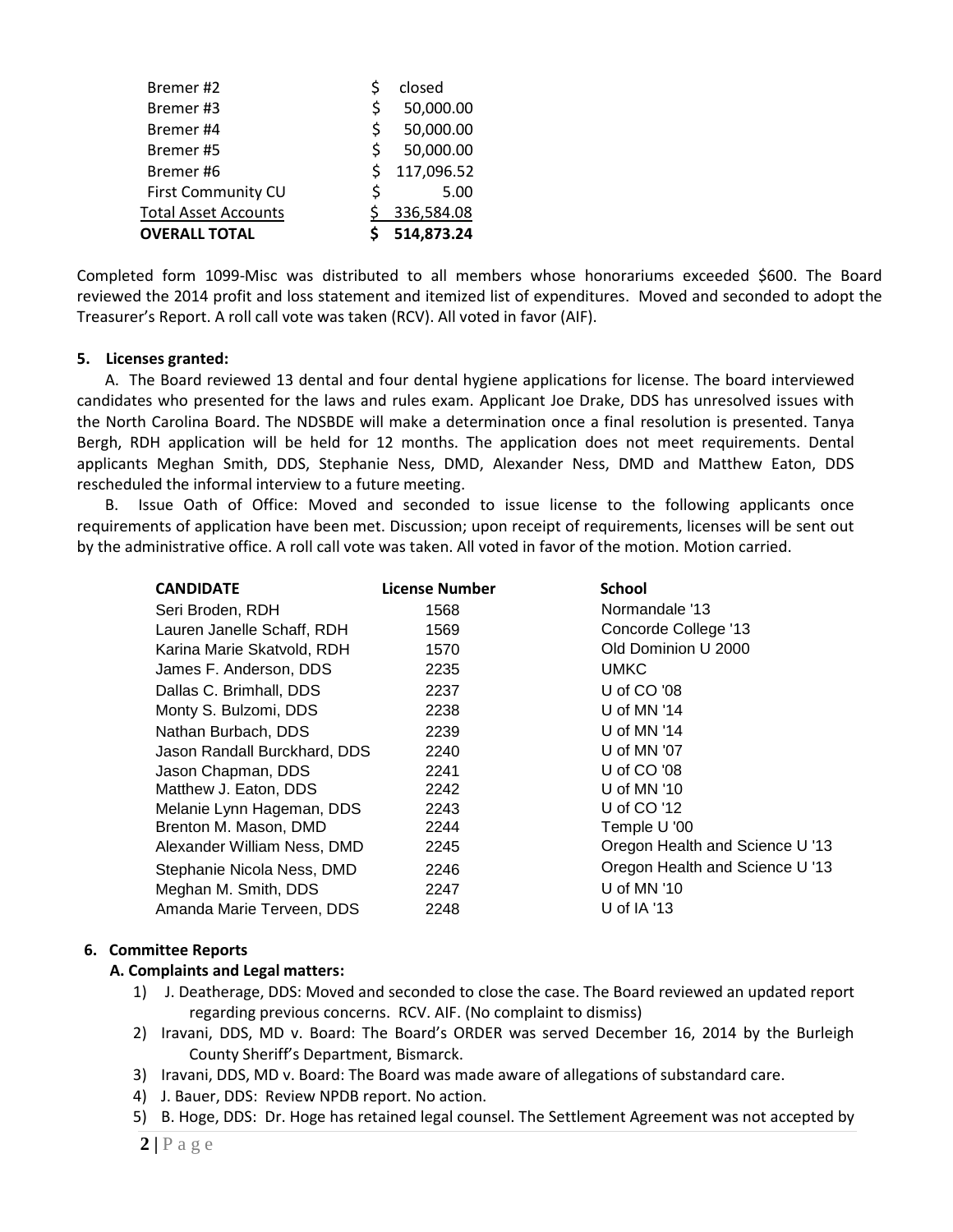Dr. Hoge. Moved and seconded to proceed with the administrative law judge. RCV. AIF.

- 6) B. Barfield, DDS: The Settlement Agreement was amended to provide that Dr. Barfield may use local anesthetic in the office. No agreement has been received to date.
- 7) C. Peterson, DDS: Moved and seconded to dismiss case. Discussion; Dr. Peterson has dismissed patient and patient sought care elsewhere. RCV. AIF. Dr. Brewster will send the notice of dismissal.
- 8) C. Meland, DDS: No further discussion. N. Martindale will send Settlement Agreement (June/2014 minutes).
- 9) Glosenger, DDS/Roed, RDA: Moved and seconded to send a letter of concern to Dr. Glosenger. Discussion; The board received information that Ms. Roed may have submitted incorrect information in the application process to obtain the DANB general chairside assistant designation. The designation is required to become registered with the NDSBDE as an RDA. The Board requested information from DANB by way of a subpoena regarding the validity of information provided to DANB by Ericka M. Roed. Although DANB did not release the actual record, the Executive Director of DANB, confirmed that the form confirming work experience was signed by the licensed employer verifying the required 3500 hours of *approved* work experience. RCV. AIF. Moved and seconded to send Ms. Roed a letter of concern. RCV. AIF. Mr. Martindale will send the letters of concern to Ms. Roed and Dr. Glosenger.
- 10) B. Quamme, DDS: Information was received regarding a third incident related to Dr. Quamme's refusal to forward patient records free of charge. A Settlement Agreement previously offered has not been signed and returned to the Board. Additional complaints received by two separate parties regarding Section NDCC 23-12-14 which provides that the patient may determine where dental records are sent. Nate Martindale will communicate with Dr. Quamme.
- 11) R. Callender, DDS: Moved and seconded to offer a Settlement Agreement to include a letter of reprimand, four hours of infection control CE, \$2000 fine. Discussion; after review of written responses, the Board has reason to believe Dr. Callender violated NDCC 43-28- 18(1)(12)(14)(19)(27) and (28). More than one violation exists including using sedation procedures without a permit. Moved and seconded to amend the motion by changing the fine to \$3000. RCV on amendment: Dr. Petersen, no; Dr. Brewster, yes; Dr. Malaktaris, yes; Mr. Mehlhoff, yes; Dr. Evanoff, yes; Ms. Cornell, yes. Motion carried. RCV to adopt the motion as amended, RCV: Dr. Petersen, no; Dr. Brewster, yes; Dr. Malaktaris, yes; Mr. Mehlhoff, yes; Dr. Evanoff, yes; Ms. Cornell, yes. Motion carried

## **B. Anesthesia Committee**:

 1) Dr. Petersen noted that evaluation paperwork completed during the periodic OMFS site evaluations must be received by AAOMS and not just the NDSBDE. AAOMS fellow/members must have their offices successfully evaluated and re-evaluated by their component society every five years which is also in accordance with Board requirements for deep sedation and general anesthesia permit holders. The AAOMS evaluation meets the NDSBDE requirement for site evaluations and vice versa.

**C. Continuing Education Committee:** Ms. Cornell will begin random audits. A letter will go out to randomly selected registrants or licensees.

**D. Application Review Committee**: Moved and seconded to institute the following policy: Failure to report any infraction as required by NDCC 43-20-05(17) and 43-28-18.1 shall result in a letter of reprimand which could be adjusted during the Settlement Agreement process. Discussion; the AR Committee has noticed a marked increase in DUI reporting on renewal applications. The Board policy would provide a level of consistency in addressing reporting issues. Depending on the severity of the infraction, at a minimum, a letter of concern should be sent if an infraction is reported within the 60 day requirement. If a licensee or registrant fails to report any infraction outside of the 60 day requirement, the violation of statute should be addressed. RCV. AIF.

## **E. Nominating Committee:**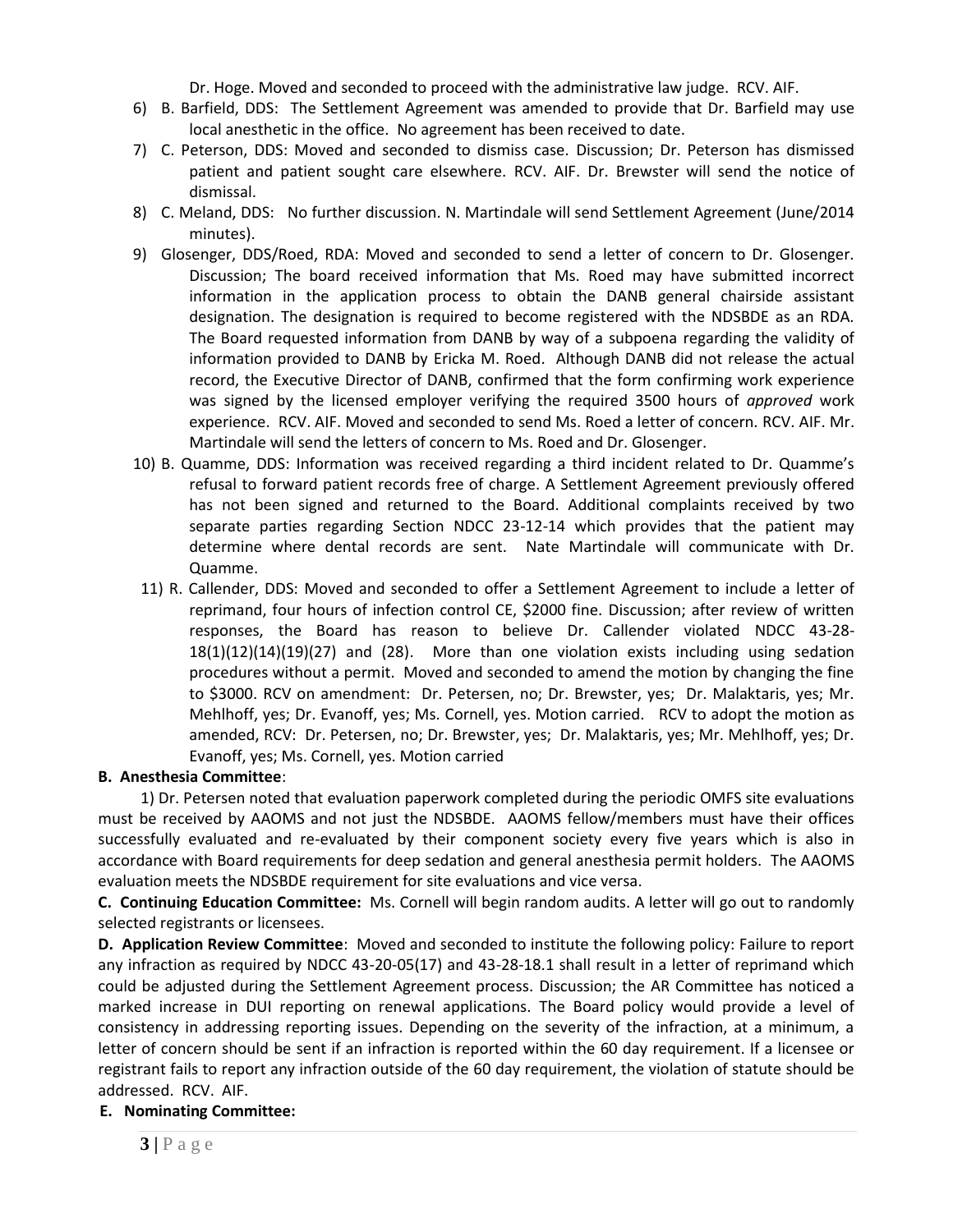1) Election of officers: Dr. Brewster and Dr. Malaktaris submitted Tim Mehlhoff for Sec-Treasurer, Dr. Evanoff for President Elect, and Ms. Cornell or Dr. Lauf for President. Discussion; NDCC 43-28-05 specifies requirements for officers. Ms. Cornell and Dr. Lauf do not meet the requirement. Neither have enough years remaining to serve on the Board. Moved and seconded to close nomination of officers. RCV. AIF. Effective March 15, 2015 Dr. Petersen will serve as President-elect; Dr. Evanoff, President; Tim Mehlhoff, Sec-Treasurer.

## **F. Legislative Committee:**

 1) SB 2066 has not been assigned a committee. Moved and second to amend SB 2066 by including an amendment to 43-20-01.3 subsection 1, as follows: "The applicant, for at least threefive years immediately preceding application, has been licensed in good standing and has been actively practicing dental hygiene in another jurisdiction where the requirements are at least substantially equivalent to those of this state." Discussion; the amendment provides a time line equivalent to the dental licensing requirement. RCV. AIF. Moved and seconded to amend SB 2066 by including an amendment to 43-28-03 to add language "in the event of three or more board members' terms expire in the same year, the governor may elect to extend the term of one or more board member whose term is expiring for one additional year." Discussion; the board will experience a dramatic loss of institutional memory as three experienced members terms simultaneously expire in 2016; the repercussions would also include loss of leadership in regional board leadership. RCV. AIF. Nate Martindale will compile the amendments. Other legislation that affects dentistry; HB 1149 Prescription Drug Monitoring Reports: The legislation would require the NDSBDE to adopt rules for PDMR and require dispensers who treat pain and anxiety to review a PDMR covering a one year period if the dispenser has reason to believe foul play. SB 2197 relates to the sealants and case management; SB 2205 loan repayment statute.

2) Lobbyist: Jack McDonald, Esq. has been contracted to assist the NDSBDE with legislative activity.

 3) Administrative Rules status: The ND Legislative Council has informed the Board that the Administrative Rules Committee moved to carry over the rules until the next meeting of the committee in March, 2015. No date has been set.

 4) Therapist: All members of the Board weighed in on the issue of the mid level provider. The general consensus of the Board is against the introduction of a new dental provider. Primary concern is irreversible procedures and that patients will not have a choice in care provided with such a new dental workforce model. Cathy Cornell, RDH, remains unsure of her position. Tim Mehlhoff, declined to comment as he feels unknowledgeable regarding the issue as new consumer member of the board.

## **7. Old Business:**

 **A. Policy Manual updates:** clarification on the honorarium.

**B. Exec Director Annual Review:** The review shall be held annually at September meetings.

 **C. Robert's Rules:** Moved and seconded to amend the NDSBDE Policy Manual to add under Policy 004 Duties of Officers: "It shall be the policy of the NDSBDE that the presiding officer restricts voting except for the event of a tie. Or the chair may choose to not vote, in which case, lacking a majority, the motion is lost" [The Standard Code of Parliamentary Procedure p.128]. Discussion; members were reminded of ex parte communication, email rules, etc. The Board has limited knowledge of parliamentary procedure.

## **8. New Business:**

 **A. WREB presentation by Dr. "Tip" Tippit:** Dr. Nathaniel Tippit presented a power point presentation. Dr. Tippit encouraged members of the NDSBDE to become involved in the organizational structure of WREB (WREB has added Hawaii). Dr. Tippit discussed the calibration of testing, numbers of candidates tested, competition between other regional boards, failure rates (4%), anonymity, how examiners are collected for a site (harsh vs. lenient), technical/psychometric analysis of the testing and outcomes of the exams. **[\[http://www.tippitdental.com/meet-dr-tip-tippit.php\]](http://www.tippitdental.com/meet-dr-tip-tippit.php)** WREB offers a background check and record gathering service, PBIS. Many states utilize the two level service to streamline the license credentialing and background check process. Ms. Sommers will investigate the feasibility of utilizing the service.

 **B. New Member:** Governor Dalrymple has appointed Otto Dohm, DDS to serve on the board of the NDSBDE. Dr. Dohm's term begins March 15, 2015 and extends to March 15, 2020. The Board appreciates Dr. Dohm's willingness to serve.